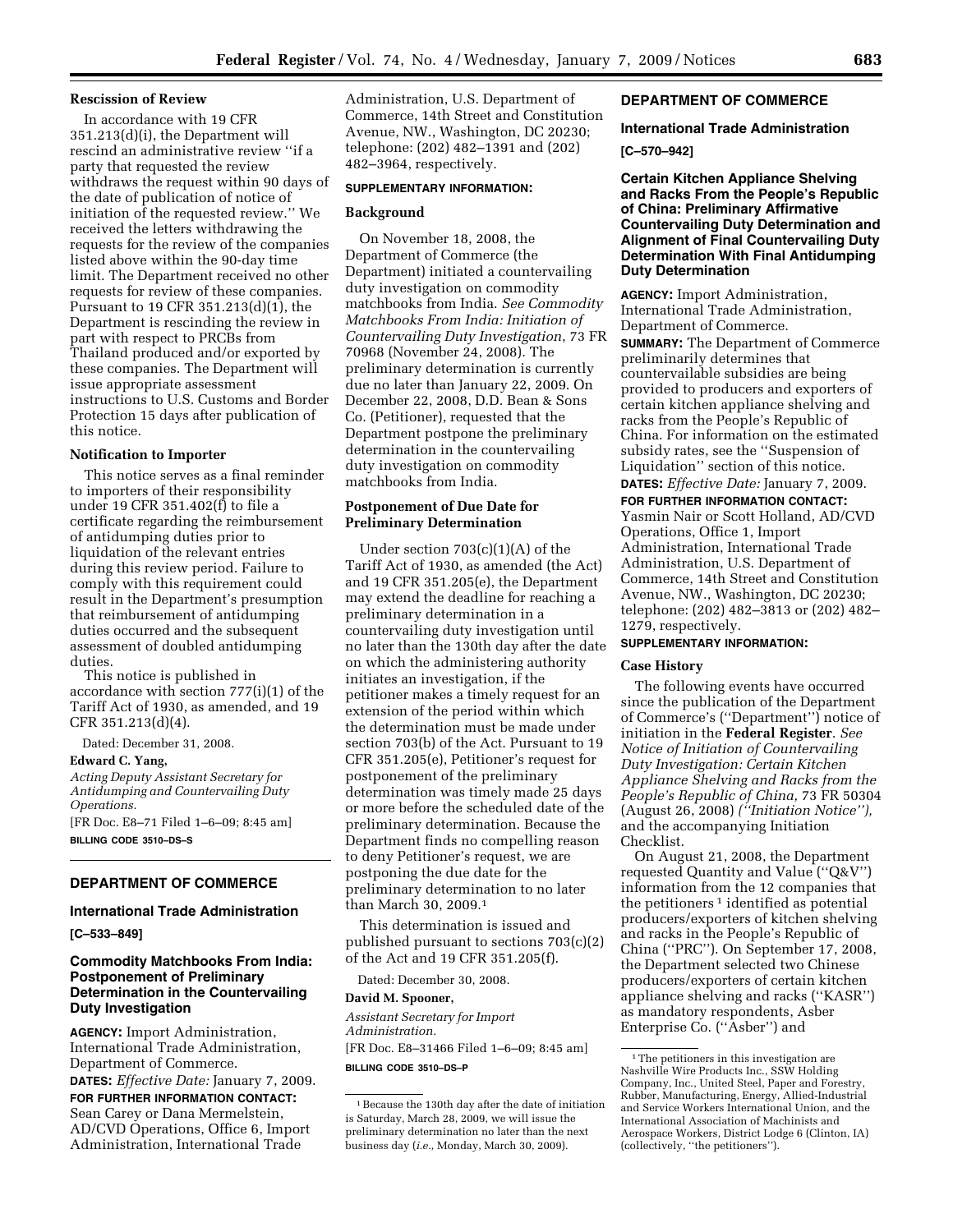Guangdong Wire King Housewares and Hardware Co., Ltd. (''Wire King''). *See*  Memorandum to Stephen J. Claeys, Deputy Assistant Secretary for Import Administration, ''Respondent Selection Memo'' (September 17, 2008). This memorandum is on file in the Department's Central Records Unit in Room 1117 of the main Department building (''CRU'').

On September 24, 2008, the U.S. International Trade Commission (''ITC'') issued its affirmative preliminary determination that there is a reasonable indication that an industry in the United States is materially injured by reason of allegedly subsidized imports of Certain Kitchen Appliance Shelving and Racks from the People's Republic of China (''PRC''). *See Certain Kitchen Appliance Shelving and Racks from China,* Investigation Nos. 701–TA–458 and 731–TA–1154, 73 FR 55132 (September 24, 2008).

On September 29, 2008, the Department postponed the deadline for the preliminary determination in this investigation until December 22, 2008. *See Certain Kitchen Appliance Shelving and Racks from the People's Republic of China: Notice of Postponement of Preliminary Determination in the Countervailing Duty Investigation,* 73 FR 56550 (September 29, 2008).

On October 3, 2008, the petitioners submitted new subsidy allegations to the Department.

On October 7, 2008, we issued the countervailing duty (''CVD'') questionnaires to the Government of the People's Republic of China (''GOC''), Asber, and Wire King. On October 8, 2008, we issued a correction to the CVD Questionnaire to Asber and Wire King.

On October 23, 2008, counsel for Asber notified the Department that the company would not participate further in the investigation.

On November 18, 2008, the Department determined to investigate certain of the newly alleged subsidies, specifically those relating to the following local subsidy programs: Exemption from Land Development Fees for Enterprises Located in Industrial Cluster Zones (''ICZ''); Reduction in Farmland Development Fees for Enterprises Located in ICZ; Exemption from District and Township Level Highway Construction Fees for Enterprises Located in ICZ; Exemptions from or Reductions in Educational Supplementary Fees and Embankment Defense Fees for Enterprises Located in ICZ; Preferential Electricity Rates Charged to Enterprises Located in ICZ; Special Subsidy from the Technology Development Fund to Encourage Technology Innovation; Special Subsidy

from the Technology Development Fund to Encourage Technology Development; Subsidies to Encourage Enterprises in ICZ to Hire Post-Doctoral Workers; Land Purchase Grants to Enterprises Located in ICZ and Encouraged Enterprises; Discounted Electricity Rates for Foreign-Invested Enterprises (''FIEs''); Exemption from Project Consulting Fee for FIEs; Exemption from Accommodating Facilities Fees for High-Tech and Large-Scale FIEs; Income Tax Deduction for Technology Development Expenses of FIEs; Preferential Land-Use Charges for Newly-Established, Industrial Projects in Zhongshan's Industrial Zones (''IZs''); Reduction of Land Price at the Township Level for Newly-Established, Industrial Projects in Zhongshan's IZ; Reduction in Urban Infrastructure Fee for Industrial Enterprises in IZ; Income Tax Rebate for ''Superior Industrial Enterprise'' in Zhongshan; Accelerated Depreciation for New Technological Transformation Projects ''Superior Industrial Enterprises'' in Zhongshan; Exemption from the Tax on Investments in Fixed Assets for ''Superior Industrial Enterprises'' in Zhongshan; and Preferentially-Priced Electricity for ''Superior Industrial Enterprises.'' *See*  Memorandum to Susan Kuhbach, Director, AD/CVD Operations, Office 1, ''New Subsidy Allegations'' (November 18, 2008). Questionnaires regarding these newly alleged subsidies were sent to the GOC and Wire King on November 18, 2008.

We received responses to our questionnaire from the GOC and Wire King on November 20, 2008. *See* the GOC's Original Questionnaire Response (November 20, 2008) (''GQR'') and Wire King's Original Questionnaire Response (November 20, 2008) (''WKQR''). We sent supplemental questionnaires on the following dates: December 4 and December 12, 2008 (Wire King) and December 5, 2008 (GOC). We received responses to these supplemental questionnaires as follows: Wire King's First Supplemental Response on December 11, and December 15 (''WK1SR'') and Wire King's Second Supplemental Response on December 17 (''WK2SR'') and GOC's First Supplemental Response on December 11 (''G1SR'').

On November 24, December 3, December 8, and December 16, 2008, the petitioners submitted comments on the questionnaire responses filed by the GOC and Wire King.

We received responses to the new subsidy allegation questionnaires on December 9, 2008 from the GOC (''GOC NSAQR'') and Wire King (''WK NSAQR'').

On December 19, 2008, the petitioners requested that the final determination of this CVD investigation be aligned with the final determination in the companion antidumping duty (''AD'') investigation in accordance with section 705(a)(1) of the Tariff Act of 1930, as amended (the ''Act'').

The petitioners provided comments on December 16 and 17, 2008, regarding certain issues for the preliminary determination.

#### **Scope Comments**

In accordance with the preamble to the Department's regulations, we set aside a period of time in our *Initiation Notice* for parties to raise issues regarding product coverage, and encouraged all parties to submit comments within 20 calendar days of publication of that notice. *See Antidumping Duties; Countervailing Duties,* 62 FR 27296, 27323 (May 19, 1997), and *Initiation Notice,* 73 FR at 50304. We did not receive comments concerning the scope of the AD and CVD investigations of KASR from the PRC.

### **Scope of the Investigation**

The scope of this investigation consists of shelving and racks for refrigerators, freezers, combined refrigerator-freezers, other refrigerating or freezing equipment, cooking stoves, ranges, and ovens (''certain kitchen appliance shelving and racks'' or ''the subject merchandise''). Certain kitchen appliance shelving and racks are defined as shelving, baskets, racks (with or without extension slides, which are carbon or stainless steel hardware devices that are connected to shelving, baskets, or racks to enable sliding), side racks (which are welded wire support structures for oven racks that attach to the interior walls of an oven cavity that does not include support ribs as a design feature), and subframes (which are welded wire support structures that interface with formed support ribs inside an oven cavity to support oven rack assemblies utilizing extension slides) with the following dimensions:

- —Shelving and racks with dimensions ranging from 3 inches by 5 inches by 0.10 inch to 28 inches by 34 inches by 6 inches; or
- —Baskets with dimensions ranging from 2 inches by 4 inches by 3 inches to 28 inches by 34 inches by 16 inches; or
- —Side racks from 6 inches by 8 inches by 0.1 inch to 16 inches by 30 inches by 4 inches; or
- —Subframes from 6 inches by 10 inches by 0.1 inch to 28 inches by 34 inches by 6 inches.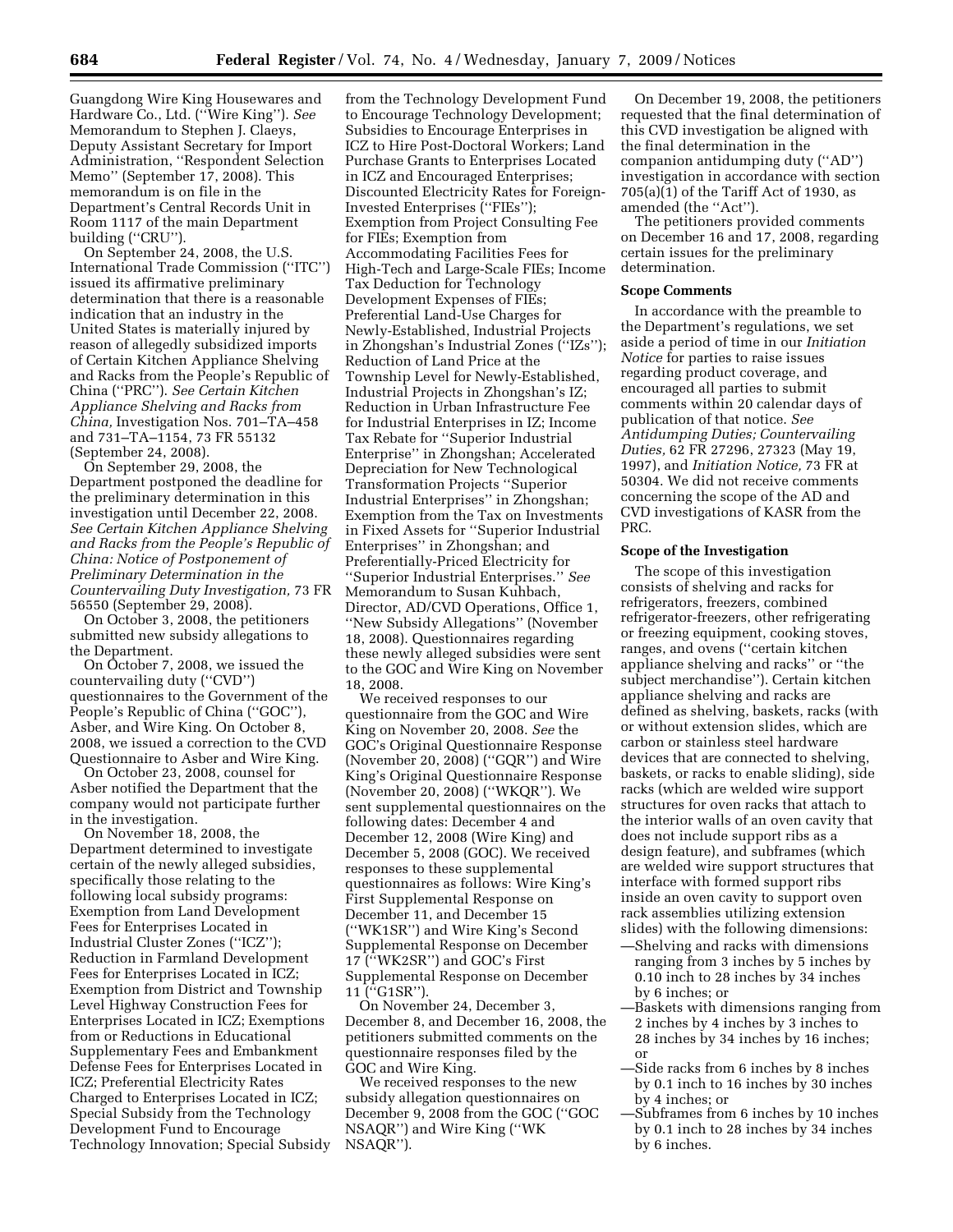The subject merchandise is comprised of carbon or stainless steel wire ranging in thickness from 0.050 inch to 0.500 inch and may include sheet metal of either carbon or stainless steel ranging in thickness from 0.020 inch to 0.2 inch. The subject merchandise may be coated or uncoated and may be formed and/or welded. Excluded from the scope of this investigation is shelving in which the support surface is glass.

The merchandise subject to this investigation is currently classifiable in the Harmonized Tariff Schedule of the United States (''HTSUS'') statistical reporting numbers 8418.99.80.50, 7321.90.50.00, 7321.90.60.90 and 8516.90.80.00. Although the HTSUS subheadings are provided for convenience and customs purposes, the written description of the scope of this investigation is dispositive.

#### **Period of Investigation**

The period for which we are measuring subsidies, *i.e.*, the period of investigation (''POI''), is January 1, 2007, through December 31, 2007.

## **Alignment of Final Countervailing Duty Determination With Final Antidumping Duty Determination**

On August 26, 2008, and August 27, 2008, respectively, the Department initiated the CVD and AD investigations of certain kitchen appliance shelving and racks from the PRC. *See Initiation Notice* and *Certain Kitchen Appliance Shelving and Racks From the People's Republic of China: Initiation of Antidumping Duty Investigation,* 73 FR 50596 (August 27, 2008). The CVD investigation and the AD investigation have the same scope with regard to the merchandise covered.

As noted above, on December 19, 2008, the petitioners submitted a letter requesting alignment of the final CVD determination with the final determination in the companion AD investigation of certain kitchen appliance shelving and racks from the PRC. Therefore, in accordance with section 705(a)(1) of the Act and 19 CFR 351.210(b)(4), we are aligning these final determinations such that the final CVD determination will be issued on the same date as the final AD determination, which is currently scheduled to be issued no later than May 12, 2009, unless postponed.

## **Application of the Countervailing Duty Law to Imports From the PRC**

On October 25, 2007, the Department published *Coated Free Sheet Paper From the People's Republic of China: Final Affirmative Countervailing Duty Determination,* 72 FR 60645 (October

25, 2007) *(''CFS from the PRC''),* and the accompanying Issues and Decision Memorandum (''CFS Decision Memorandum''). *In CFS from the PRC,*  the Department found that

given the substantial differences between the Soviet-style economies and China's economy in recent years, the Department's previous decision not to apply the CVD law to these Soviet-style economies does not act as a bar to proceeding with a CVD investigation involving products from China.

*See* CFS Decision Memorandum, at Comment 6. The Department has affirmed its decision to apply the CVD law to the PRC in subsequent final determinations. *See, e.g., Circular Welded Carbon Quality Steel Pipe From the People's Republic of China: Final Affirmative Countervailing Duty Determination and Final Affirmative Determination of Critical Circumstances,* 73 FR 31966 (June 5, 2008) *(''CWP from the PRC''),* and accompanying Issues and Decision Memorandum (''CWP Decision Memorandum''), at Comment 1.

Additionally, for the reasons stated in the CWP Decision Memorandum, we are using the date of December 11, 2001, the date on which the PRC became a member of the World Trade Organization, as the date from which the Department will identify and measure subsidies in the PRC. *See* CWP Decision Memorandum, at Comment 2.

## **Use of Facts Otherwise Available and Adverse Inferences**

Sections 776(a)(1) and (2) of the Act provide that the Department shall apply ''facts otherwise available'' if, *inter alia,*  necessary information is not on the record or an interested party or any other person: (A) Withholds information that has been requested; (B) fails to provide information within the deadlines established, or in the form and manner requested by the Department, subject to subsections (c)(1) and (e) of section 782 of the Act; (C) significantly impedes a proceeding; or (D) provides information that cannot be verified as provided by section 782(i) of the Act.

Section 776(b) of the Act further provides that the Department may use an adverse inference in applying the facts otherwise available when a party has failed to cooperate by not acting to the best of its ability to comply with a request for information.

#### *Non-Cooperative Companies*

In the instant investigation, the following five companies provided no response to the Department's ''quantity and value'' questionnaire issued during the respondent selection process:

Changzhou Yixiong Metal Products Co., Ltd.; Foshan Winleader Metal Products Co., Ltd.; Kingsun Enterprises Group Co, Ltd.; Zhongshan Iwatani Co., Ltd.; and Yuyao Hanjun Metal Work Co./Yuyao Hanjun Metal Products Co., Ltd. (collectively, ''non-cooperative Q&V companies''). We attempted to solicit quantity and value information from these companies, and confirmed delivery of our questionnaires through Federal Express. In our attempt, we warned that ''{f}ailure to respond to this questionnaire may result in the Department determining that your company has decided not to participate in this proceeding and that your company has not cooperated to the best of its ability. As a consequence, the Department would consider applying facts available with an adverse inference in accordance with section 776(b) of the Tariff Act of 1930.'' *See* Letters to Changzhou Yixiong Metal Products Co., Ltd., *et al.*, from Susan H. Kuhbach, Director, AD/CVD Operations, Office 1, ''Quantity and Value Questionnaire for the Countervailing Duty Investigation of Certain Kitchen Appliance Shelving and Racks From the People's Republic of China'' (August 21, 2008). *See*  Respondent Selection Memorandum for the details of our attempts to solicit information from the 12 producers and exporters identified in the petition.

The five non-cooperative Q&V companies withheld requested information and significantly impeded this proceeding. Specifically, by not responding to requests for information concerning the quantity and value of their sales, they impeded the Department's ability to select the most appropriate respondents in this investigation. Thus, in reaching our preliminary determination, pursuant to sections 776(a)(2)(A) and (C) of the Act, we have based the CVD rate for the noncooperative Q&V companies on facts otherwise available.

We further determine that an adverse inference is warranted, pursuant to section 776(b) of the Act. By failing to submit responses to the Department's quantity and value questionnaires, these companies did not cooperate to the best of their ability in this investigation. Accordingly, we find that an adverse inference is warranted to ensure that the non-cooperating Q&V companies will not obtain a more favorable result than had they fully complied with our request for information.

## *Asber*

As noted above, Asber was selected as a mandatory respondent. Asber, however, did not provide the requested information that is necessary to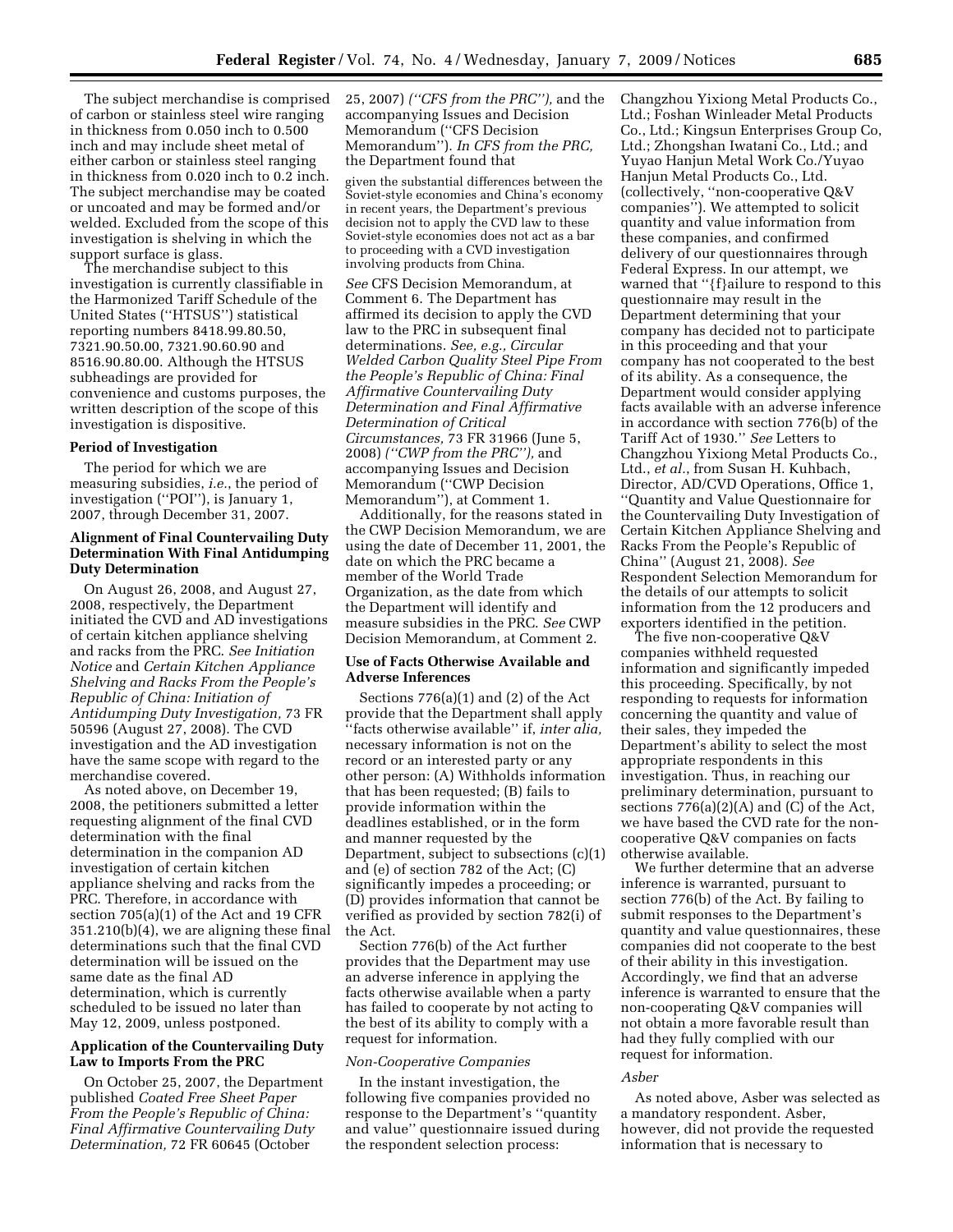determine a CVD rate for this preliminary determination and significantly impeded this proceeding. Specifically, Asber did not respond to the Department's October 7, 2008 CVD questionnaire. On October 23, 2008, counsel for Asber notified the Department that Asber would not participate in the investigation. Thus, in reaching our preliminary determination, pursuant to section 776(a)(2)(A) and (C) of the Act, we have based the CVD rate for Asber on facts otherwise available.

For the preliminary determination, we determine that an adverse inference is warranted, pursuant to section 776(b) of the Act. By failing to submit a response to the Department's initial questionnaire, Asber did not cooperate to the best of its ability in this investigation. Accordingly, we find that an adverse inference is warranted to ensure that Asber will not obtain a more favorable result than had it fully complied with our request for information.

In deciding which facts to use as adverse facts available (''AFA''), section 776(b) of the Act and 19 CFR 351.308(c)(1) authorize the Department to rely on information derived from: (1) The petition; (2) a final determination in the investigation; (3) any previous review or determination; or (4) any other information placed on the record. The Department's practice when selecting an adverse rate from among the possible sources of information is to ensure that the rate is sufficiently adverse ''as to effectuate the statutory purposes of the adverse facts available rule to induce respondents to provide the Department with complete and accurate information in a timely manner.'' *See, e.g., Notice of Final Determination of Sales at Less Than Fair Value: Static Random Access Memory Semiconductors From Taiwan,*  63 FR 8909, 8932 (February 23, 1998). The Department's practice also ensures ''that the party does not obtain a more favorable result by failing to cooperate than if it had cooperated fully.'' *See*  Statement of Administrative Action (SAA) accompanying the Uruguay Round Agreements Act, H.R. Rep. No. 103–316, Vol. I, at 870 (1994), reprinted at 1994 U.S.C.C.A.N. 4040, 4199.

It is the Department's practice to select, as AFA, the highest calculated rate in any segment of the proceeding. *See, e.g., Laminated Woven Sacks From the People's Republic of China: Final Affirmative Countervailing Duty Determination and Final Affirmative Determination, in Part, of Critical Circumstances,* 73 FR 35639 (June 24, 2008) (LWS from the PRC), and the accompanying Issues and Decision

Memorandum (LWS Decision Memorandum) at ''Selection of the Adverse Facts Available.'' In previous CVD investigations into products from the PRC, we have adapted this practice to use the highest rate calculated for the same or similar programs in other PRC CVD investigations. *Id.* For the preliminary determination, consistent with the Department's recent practice, we are computing a total AFA rate for the non-cooperating companies, including Asber, generally using program-specific rates determined for the cooperating respondent or past cases. Specifically, for programs other than those involving income tax exemptions and reductions, we will apply the highest calculated rate for the identical program in this investigation if a responding company used the identical program. If there is no identical program match within the investigation, we will use the highest non-*de minimis* rate calculated for the same or similar program in another PRC CVD investigation. Absent an above-*de minimis* subsidy rate calculated for the same or similar program, we will apply the highest calculated subsidy rate for any program otherwise listed that could conceivably be used by the noncooperating companies. *See, e.g., Lightweight Thermal Paper From the People's Republic of China: Final Affirmative Countervailing Duty Determination,* 73 FR 57323 (Oct. 2, 2008), *(''LWTP from the PRC''),* and the accompanying Issues and Decision Memorandum (''LWTP Decision Memorandum'') at ''Selection of the Adverse Facts Available Rate.''

Further, where the GOC can demonstrate through complete, verifiable, positive evidence that noncooperative companies (including all their facilities and cross-owned affiliates) are not located in particular provinces whose subsidies are being investigated, the Department does not intend to include those provincial programs in determining the countervailable subsidy rate for the noncooperative companies, including Asber. *See Certain Tow-Behind Lawn Groomers and Certain Parts Thereof From the People's Republic of China: Initiation of Countervailing Duty Investigation*, 73 FR 42324 (July 21, 2008) (''*Lawn Groomers from the PRC*''), and the accompanying Initiation Checklist. In this investigation, the GOC has not provided any such information. Therefore, the Department makes the adverse inference that the noncooperative Q&V companies had facilities and/or cross-owned affiliates that received subsidies under all of the

sub-national programs alleged prior to the selection of mandatory respondents. With respect to the provincial or local programs alleged after respondent selection, we only assigned adverse rates to those mandatory respondents that petitioners alleged were located in the respective province or locality. *See*  LWTP Decision Memorandum at pages 2–3. Consequently, in this case, we will include the following seven new subsidy programs in the calculation of Asber's rate: ''Preferential Land-Use Charges for Newly-Established, Industrial Projects in Zhongshan's Industrial Zones,'' ''Reduction of Land Price at the Township Level for Newly-Established, Industrial Projects in Zhongshan's Industrial Zones,'' ''Reduction in Urban Infrastructure Fee for Industrial Enterprises in Industrial Zones,'' ''Income Tax Rebate for 'Superior Industrial Enterprises' in Zhongshan,'' ''Accelerated Depreciation for New Technological Transformation Projects, 'Superior Industrial Enterprises' in Zhongshan,'' ''Exemption From the Tax on Investments in Fixed Assets for 'Superior Industrial Enterprises' in Zhongshan'' and ''Preferentially-Priced Electricity for 'Superior Industrial Enterprises.' ''

# *Foreign-Invested Enterprise (FIE) Income Tax Rate Reduction and Exemption Programs*

For the four income tax rate reduction or exemption programs,2 we have applied an adverse inference that the non-cooperative Q&V companies and Asber paid no income taxes during the POI. The standard income tax rate for corporations in the PRC is 30 percent, plus a 3 percent provincial income tax rate. Therefore, the highest possible benefit for all income tax reduction or exemption programs combined is 33 percent and we are applying a countervailing duty rate of 33 percent on an overall basis for these four income tax programs (*i.e.*, these four income tax programs combined to provide a countervailable benefit of 33 percent). This 33 percent AFA rate does not apply to tax credit or tax refund programs. *See, e.g.*, CWP Decision Memorandum, at 2; LWTP Decision Memorandum, at ''Selection of the Adverse Facts Available Rate.''

<sup>2</sup> ''Two Free, Three Half'' Program; Income Tax Reductions for FIEs based on Geographic Location; Income Tax Reduction for Export-Oriented FIEs; and Local Income Tax Exemption or Reduction Program for ''Productive'' FIEs.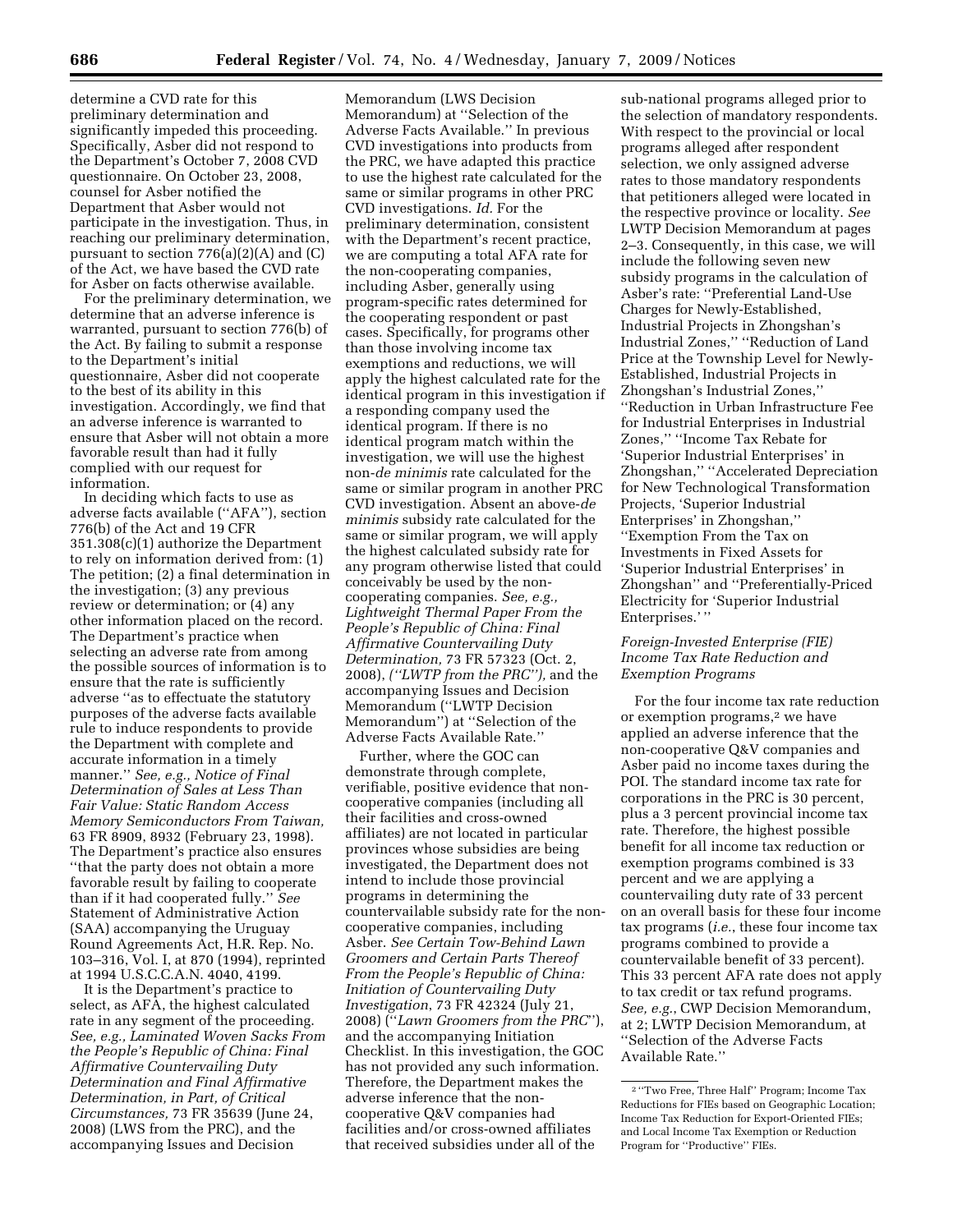## *Income Tax Credits and Rebates and Accelerated Depreciation*

The 33 percent AFA rate does not apply to the six income tax credit and rebate or accelerated depreciation programs because such programs may not affect the tax rate and, hence, the subsidy conferred, in the current year. Wire King did not use the ''Income Tax Credits for Purchases of Domestically Produced Equipment by FIEs,'' ''Income Tax Refund for Reinvestment of Profits in Export-oriented Enterprises,'' ''Preferential Tax Subsidies for Research and Development at FIEs,'' ''Income Tax Credits for Purchases of Domestically Produced Equipment by Domestically Owned Companies,'' ''Income Tax Rebate for 'Superior Industrial Enterprises' in Zhongshan,'' 3 or ''Accelerated Depreciation for New Technological Transformation Projects 'Superior Industrial Enterprises' in Zhongshan'' 4 programs, nor have we found greater than *de minimis* benefits for these direct tax programs in other countervailing duty proceedings. Therefore, we have preliminarily determined to use the highest non-*de minimis* rate for any indirect tax program from a China CVD investigation. The rate we selected is 1.51 percent, which was the rate calculated for respondent Gold East Paper (Jiangsu) Co., Ltd (GE) for the ''Value-added Tax and Tariff Exemptions on Imported Equipment,'' program. *See CFS From the PRC* and CFS Decision Memorandum, at pages 13–14.

## *Indirect Tax and VAT/Tariff Reductions and Exemptions*

For ''Exemption from City Construction Tax and Education Tax for FIEs in Guangdong Province,'' the rate we selected was 0.03 percent, which is the rate preliminarily determined for respondent Wire King's rate in this investigation. For the remaining indirect tax and VAT/Tariff Reduction programs, which Wire King did not use, we are applying the 1.51 percent rate calculated from respondent GE's ''Value-added Tax and Tariff Exemptions on Imported Equipment'' program. *See CFS From the PRC*, 72 FR 60645, and CFS Decision Memorandum, at pages 13–14. These remaining indirect tax and VAT/Tariff Reduction programs are: ''Reduction in or Exemption from Fixed Assets Investment Orientation Regulatory Tax,'' ''Exemption from Real Estate Tax

and Dyke Maintaining Fee for FIEs in Guangdong Province,'' ''Reduction in Urban Infrastructure Fee for Industrial Enterprises in Industrial Zones,'' 5 ''Exemption from the Tax on Investments in Fixed Assets for 'Superior Industrial Enterprises' in Zhongshan,'' 6 ''Import Tariff and VAT Exemptions for FIEs and Certain Domestic Enterprises Using Imported Equipment in Encouraged Industries,'' ''VAT Rebates for FIEs Purchasing Domestically-Produced Equipment,'' ''Import Tariff Exemption for the ''Encouragement of Investment by Taiwanese Compatriots,'' ''Import Tariff Refunds and Exemptions for FIEs in Guangdong,'' and ''Import Tariff and VAT Refunds and Exemptions for FIEs in Zhejiang.''

## *Loans*

For the ''Preferential Loans and Interest Rate Subsidies in Guangdong Province'' loan program, we have preliminarily determined to apply the highest non-*de minimis* subsidy rate for any loan program in a prior China CVD investigation. The rate was 7.99 percent for the ''Government Policy Lending Program,'' from *Lightweight Thermal Paper From the People's Republic of China: Notice of Amended Final Affirmative Countervailing Duty Determination and Notice of Countervailing Duty Order*, 73 FR 70958 (November 24, 2008) (''*Amended LWTP from the PRC*'').

#### *Grants*

For grant programs, Wire King did not use ''Funds for 'Outward Expansion' of Industries in Guangdong Province,'' ''Direct Grants—Guangdong,'' and ''Grants to Promote Exports from Zhejiang Province'' programs. The Department has not calculated any above *de minimis* rates for any of these programs in prior investigations, and, moreover, all previously calculated rates for grant programs from prior China CVD investigations have been *de minimis*. Therefore, for each of these programs, we have determined to use the highest calculated subsidy rate for any program otherwise listed, which could have been used by the noncooperative Q&V companies or Asber. This rate was 13.36 percent for the ''Government Provision of Land for Less Than Adequate Remuneration, program from *LWS From the PRC*. *See*  LWS Decision Memorandum, at 14–18.

# *Provision of Goods and Services at Less Than Adequate Remuneration (LTAR) Programs*

Finally, for the ''Provision of Wire Rod for Less than Adequate Remuneration by the GOC,'' we are using the rate calculated for respondent Wire King. For ''Land-Related Subsidies to Companies Located in Specific Regions of Guangdong,'' ''Preferential Land-Use Charges for Newly-Established, Industrial Projects in Zhongshan's Industrial Zones,'' 7 ''Reduction of Land Price at the Township Level for Newly-Established Industrial Projects in Zhongshan's Industrial Zones,'' 8 and ''Land-Related Subsidies to Companies Located in Specific Regions of Zhejiang,'' programs, we have used the highest calculated rate for a land LTAR program from a previous China CVD investigation. This rate was 13.36 percent for the ''Government Provision of Land for Less Than Adequate Remuneration,'' program from *LWS From the PRC*. *Id.* For the ''Provision of Nickel for Less than Adequate Remuneration by the GOC,'' ''Government Provision of Electricity at Less than Adequate Remuneration to Companies Located in Development Zones in Guangdong Province,'' and ''Preferentially-Priced Electricity for 'Superior Industrial Enterprises,' '' 9 we have preliminarily determined to use the highest non-*de minimis* rate calculated for a provision of goods or services at LTAR program from which the non-cooperative respondents and Asber could have benefitted. This rate was 13.36 percent for the ''Government Provision of Land for Less Than Adequate Remuneration,'' program from *LWS From the PRC*. *Id.* 

For further explanation of the derivation of the AFA rates, *see*  Memorandum to the File, ''Adverse Facts Available Rate'' (December 22, 2008) (''AFA Calc Memo'').

Section 776(c) of the Act provides that, when the Department relies on secondary information rather than on information obtained in the course of an investigation or review, it shall, to the extent practicable, corroborate that information from independent sources that are reasonably at its disposal. Secondary information is ''information derived from the petition that gave rise to the investigation or review, the final determination concerning the subject

<sup>3</sup>As noted above, this program is only included in Asber's AFA rate.

<sup>4</sup>As noted above, this program is only included in Asber's AFA rate.

<sup>5</sup>As noted above, this program is only included in Asber's AFA rate.

<sup>6</sup>As noted above, this program is only included in Asber's AFA rate.

<sup>7</sup>As noted above, this program is only included in Asber's AFA rate.

<sup>8</sup>As noted above, this program is only included in Asber's AFA rate.

<sup>9</sup>As noted above, this program is only included in Asber's AFA rate.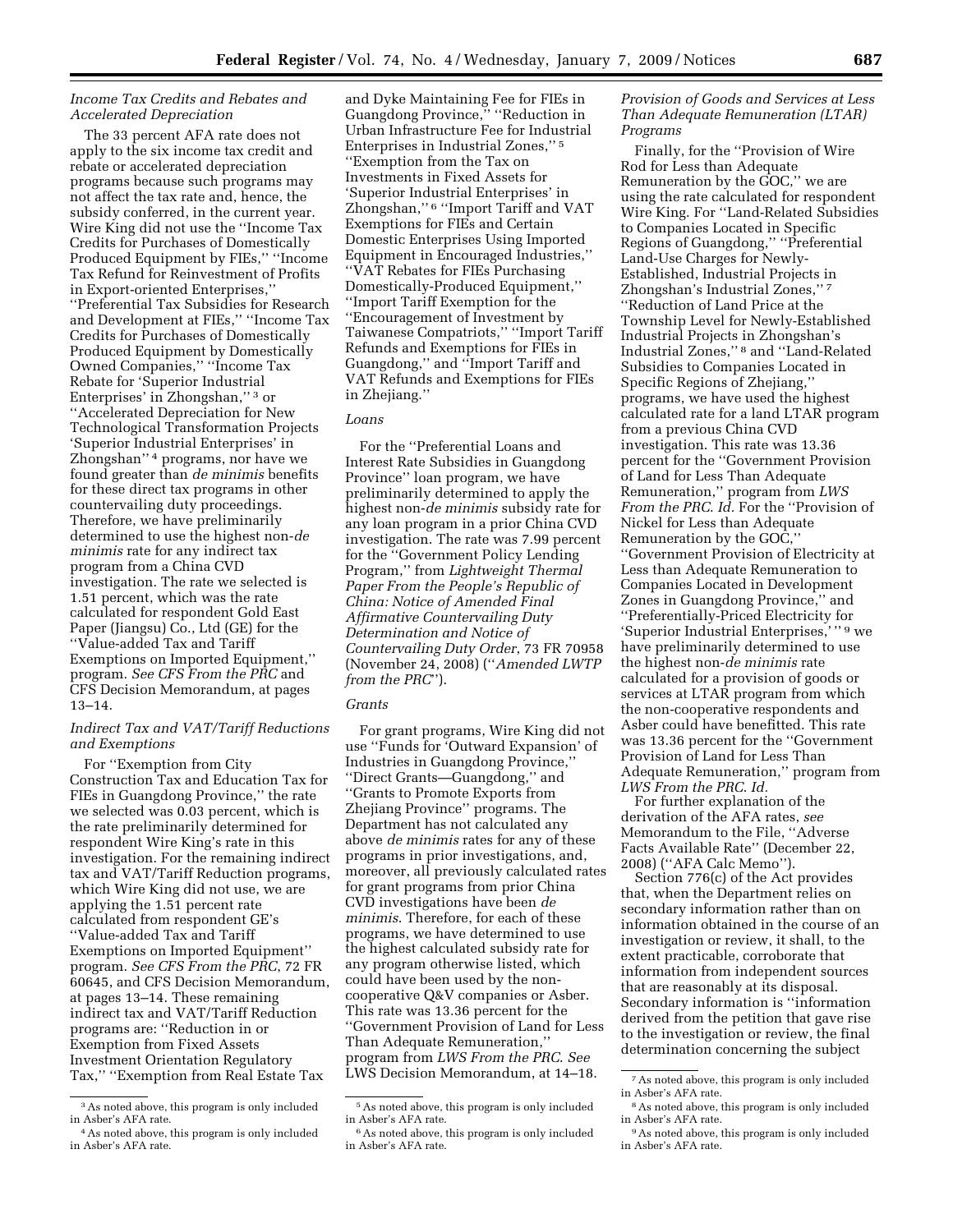merchandise, or any previous review under section 751 concerning the subject merchandise.'' *See e.g.*, SAA, at 870, 1994 U.S.C.C.A.N. at 4199. The Department considers information to be corroborated if it has probative value. *See id.* To corroborate secondary information, the Department will, to the extent practicable, examine the reliability and relevance of the information to be used. The SAA emphasizes, however, that the Department need not prove that the selected facts available are the best alternative information. *See* SAA, at 869, 1994 U.S.C.C.A.N. at 4199.

With regard to the reliability aspect of corroboration, we note that these rates were calculated in recent prior final CVD determinations. Further, the calculated rates were based upon verified information about the same or similar programs. Moreover, no information has been presented that calls into question the reliability of these calculated rates that we are applying as AFA. Finally, unlike other types of information, such as publicly available data on the national inflation rate of a given country or national average interest rates, there typically are no independent sources for data on company-specific benefits resulting from countervailable subsidy programs.

With respect to the relevance aspect of corroborating the rates selected, the Department will consider information reasonably at its disposal in considering the relevance of information used to calculate a countervailable subsidy benefit. Where circumstances indicate that the information is not appropriate as AFA, the Department will not use it. *See Fresh Cut Flowers From Mexico; Final Results of Antidumping Duty Administrative Review*, 61 FR 6812 (February 22, 1996).

In the absence of record evidence concerning these programs due to noncooperative Q&V companies and Asber's decision not to participate in the investigation, the Department has reviewed the information concerning PRC subsidy programs in this and other cases. For those programs for which the Department has found a program-type match, we find that, because these are the same or similar programs, they are relevant to the programs of this case. For the programs for which there is no program-type match, the Department has selected the highest calculated subsidy rate for any PRC program from which the non-cooperative Q&V companies and Asber could receive a benefit to use as AFA. The relevance of these rates is that it is an actual calculated CVD rate for a PRC program from which the non-cooperative Q&V

companies and Asber could actually receive a benefit. Further, these rates were calculated for periods close to, and overlapping with, the POI in the instant case. Moreover, these companies' failure to respond to requests for information has ''resulted in an egregious lack of evidence on the record to suggest an alternative rate.'' *Shanghai Taoen Int'l Trading Co.* v. *United States*, 360 F. supp. 2d 1339, 1348 (CIT 2005). Due to the lack of participation by the noncooperative Q&V companies and Asber and the resulting lack of record information concerning these programs, the Department has corroborated the rates it selected to the extent practicable.

On this basis, we preliminarily determine that the AFA countervailable subsidy rate for Asber is 197.14 percent *ad valorem.* We preliminarily determine that the AFA countervailable subsidy rate for the non-cooperative Q&V companies is 162.87 percent *ad valorem. See* AFA Calc Memo.

## *Application of ''All Others'' Rate to Companies Not Selected as Mandatory Respondents*

In addition to Wire King and Asber, the Department received responses to its quantity and value questionnaire from the following five companies: Hangzhou Dunli Import & Export Co., Jiangsu Weixi Group Co., Leader Metal Industry Co. Ltd., Meizhigao Co.,10 and New King Shan, Zhuhai. See *Respondent Selection Memorandum.* While these five companies were not chosen as mandatory respondents, because they cooperated fully with the Department's request for quantity and value information regarding their sales, we are applying the all others rate to them.

### **Subsidies Valuation Information**

#### *Allocation Period*

The average useful life (''AUL'') period in this proceeding, as described in 19 CFR 351.524(d)(2), is 12 years according to the U.S. Internal Revenue Service's 1977 Class Life Asset Depreciation Range System. *See* U.S. Internal Revenue Service Publication 946 (2007), *How to Depreciate Property*, at Table B–2: Table of Class Lives and Recovery Periods. No party in this proceeding has disputed this allocation period.

#### *Attribution of Subsidies*

The Department's regulations at 19 CFR 351.525(b)(6)(i) state that the Department will normally attribute a

subsidy to the products produced by the corporation that received the subsidy. However, 19 CFR 351.525(b)(6)(ii)–(v) direct that the Department will attribute subsidies received by certain other companies to the combined sales of those companies if (1) Cross-ownership exists between the companies, and (2) the cross-owned companies produce the subject merchandise, are a holding or parent company of the subject company, produce an input that is primarily dedicated to the production of the downstream product, or transfer a subsidy to a cross-owned company. The Court of International Trade (''CIT'') has upheld the Department's authority to attribute subsidies based on whether a company could use or direct the subsidy benefits of another company in essentially the same way it could use its own subsidy benefits. *See Fabrique de Fer de Charleroi* v. *United States*, 166 F. Supp. 2d 593, 604 (CIT 2001).

According to 19 CFR 351.525(b)(6)(vi), cross-ownership exists between two or more corporations where one corporation can use or direct the individual assets of the other corporation(s) in essentially the same ways it can use its own assets. This regulation states that this standard will normally be met where there is a majority voting interest between two corporations or through common ownership of two (or more) corporations.

Wire King responded on behalf of itself, a Hong Kong-owned foreign invested enterprise. Wire King identified several affiliated companies and claims that these affiliates do not produce the subject merchandise and do not provide inputs to Wire King. We intend to seek further information from Wire King regarding certain affiliates that may provide an input to Wire King or otherwise fall within the situations described in 19 CFR 351.525(b)(6)(iii)– (v). For purposes of the Preliminary Determination, we are limiting our analysis to Wire King.

### **Analysis of Programs**

Based upon our analysis of the petition and the responses to our questionnaires, we determine the following:

#### **I. Programs Preliminarily Determined To Be Countervailable**

*A. Income Tax Reduction for Foreign Invested Enterprises (''FIEs'') Based on Geographic Location* 

To promote economic development and attract foreign investment, ''productive'' FIEs located in coastal economic zones, special economic

<sup>10</sup>Meizhigao Co. reported that it did not have shipments of the subject merchandise to the United States during the POI, except for one sample sale.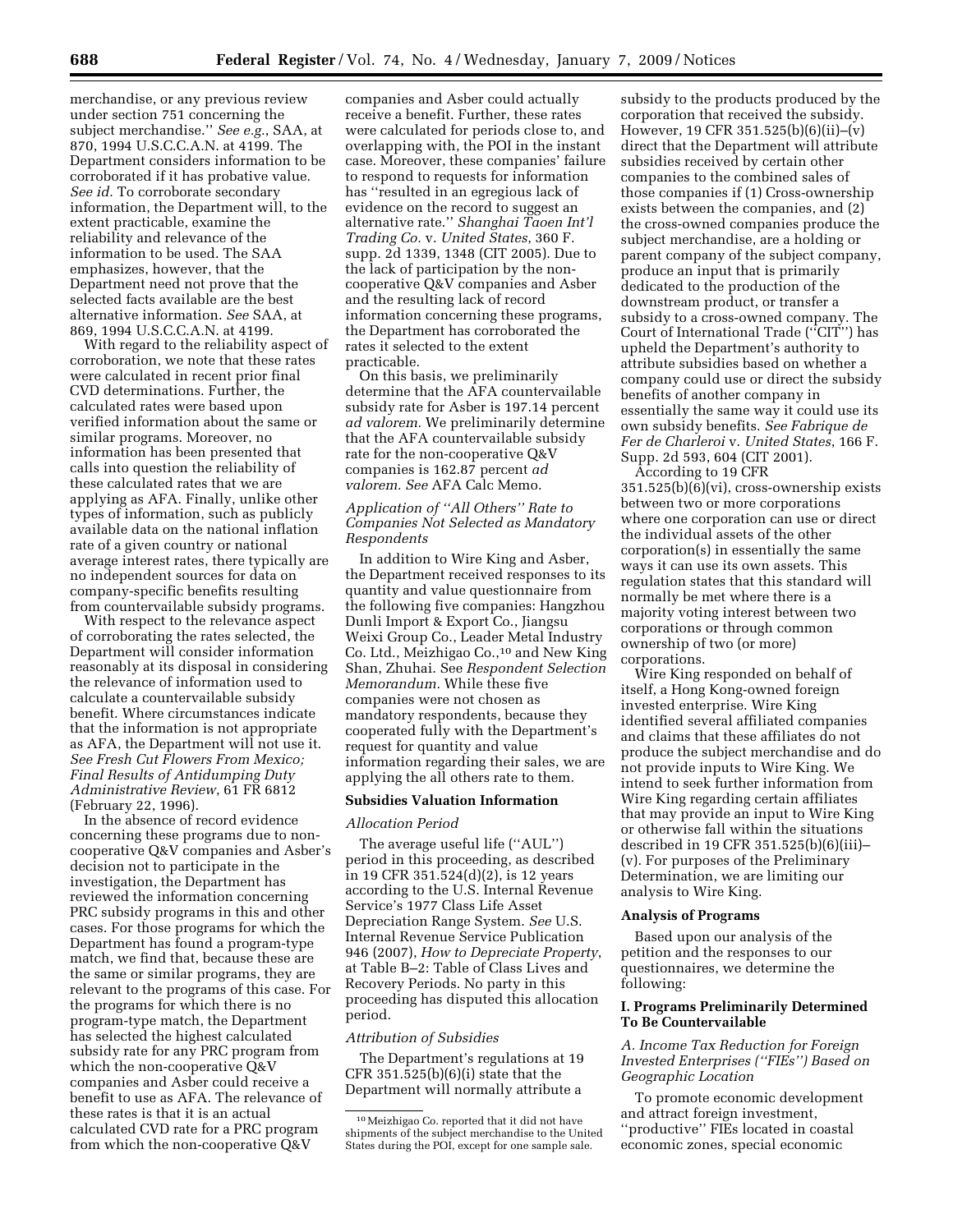zones or economic and technical development zones in the PRC receive preferential tax rates of 15 percent or 24 percent, depending on the zone, under Article 7 of the *Foreign Investment Enterprise Tax Law (''FIE Tax Law*''). *See* GQR, at Exhibit 4. This program was created June 15, 1988, pursuant to the *Provisional Rules on Exemption and Reduction of Corporate Income Tax and Business Tax of FIEs in Coastal Economic Development Zone* issued by the Ministry of Finance. *See* GQR, at Exhibit 11. The March 18, 1988, *Circular of State Council on Enlargement of Economic Areas*  enlarged the scope of the coastal economic areas and the July 1, 1991, *FIE Tax Law* continued this policy. *See*  GQR, at Exhibit 4.

The Department has previously found this program to be countervailable. *See CFS from the PRC, LWTP from the PRC*, and *Certain New Pneumatic Off-the-Road Tires From the People's Republic of China: Final Affirmative Countervailing Duty Determination and Final Negative Determination of Critical Circumstances*, 73 FR 40480 (July 15, 2008) (''*Tires from the PRC*'') and accompanying Issues and Decision Memorandum (''Tires Decision Memorandum'').

Wire King is located in a coastal economic development zone and was subject to the reduced income tax rate of 24 percent for the tax returned filed during the POI.

We preliminarily determine that the reduced income tax rate paid by productive FIEs under this program confers a countervailable subsidy. The reduced rate is a financial contribution in the form of revenue forgone by the GOC and it provides a benefit to the recipient in the amount of the tax savings. *See* section 771(5)(D)(ii) of the Act and 19 CFR 351.509(a)(1). We further determine preliminarily that the reduction afforded by this program is limited to enterprises located in designated geographic regions and, hence, is specific under section 771(5A)(D)(iv) of the Act.

To calculate the benefit, we treated Wire King's income tax savings as a recurring benefit, consistent with 19  $CFR$  351.524 $(c)(1)$ , and divided the company's tax savings received during the POI by the company's total sales during that period. To compute the amount of the tax savings, we compared the income tax rate Wire King would have paid in the absence of the program (30 percent) with the rate it paid (24 percent).

On this basis, we preliminarily determine that Wire King received a countervailable subsidy of 0.30 percent *ad valorem* under this program.

### *B. Income Tax Reduction for Export-Oriented FIEs*

Article 75(7) of the *Detailed Rules for Implementation of the Income Tax Law of the People's Republic of China for Enterprises with Foreign Investment and Foreign Enterprises* and the *FIE Tax Law*  authorize export-oriented FIEs to reduce their income tax to half the national income tax rate. *See* GQR, at 6. Exportoriented FIEs are defined as FIEs with export product sales that exceed 70 percent of their total sales value.

Wire King qualified for this benefit and paid a reduced income tax rate of 12 percent for the tax return filed during the POI. *See* WKQR, at 10.

We preliminarily determine that the reduction in the income tax paid by export-oriented FIEs under this program confers a countervailable subsidy. The exemption/reduction is a financial contribution in the form of revenue forgone by the government and it provides a benefit to the recipient in the amount of the tax savings. *See* section 771(5)(D)(ii) of the Act and 19 CFR 351.509(a)(1). We also preliminarily determine that the exemption/reduction afforded by this program is contingent as a matter of law on export performance, and, hence, is specific under section 771(5A)(B) of the Act.

To calculate the benefit, we treated Wire King's income tax savings as a recurring benefit, consistent with 19 CFR  $351.524(c)(1)$ , and divided the company's tax savings received during the POI by the export sales of Wire King during that period. To compute the amount of the tax savings, we compared the rate Wire King would have paid in the absence of the program (24 percent) with the rate the company paid (12 percent). On this basis, we preliminarily determine the countervailable subsidy attributable to Wire King to be 0.94 percent *ad valorem* under this program.

## *C. Local Income Tax Exemption or Reduction for ''Productive'' FIEs*

Under Article 9 of the *FIE Tax Law,*  the provincial governments have the authority to grant an exemption or reduction in local income taxes to FIEs. *See* GQR, at 36. The GOC states that, according to the ''Equity Joint Venture Tax Law,'' the local income tax rate is set at ten percent of the enterprise income tax rate, which was 30 percent during the POI. According to the GOC, the Guangdong People's Government published its own *Rules on Exemption and Reduction of Local Income Tax for Foreign Invested Enterprises. Id.* Under Article 5 of these rules, productive and/ or export-oriented FIEs that were eligible to pay income tax at half the normal rate shall also be exempted from the local income tax during the same period.

Wire King reported being exempted from local income tax on the tax return filed during the POI. *See* WKQR, at 15.

We preliminarily determine that the exemption or reduction in the local income tax paid by FIEs under this program confers a countervailable subsidy. The exemption is a financial contribution in the form of revenue forgone by the government and it provides a benefit to the recipient in the amount of the tax savings. *See* section 771(5)(D)(ii) of the Act and 19 CFR 351.509(a)(1). We also preliminarily determine that the exemption afforded by this program is contingent as a matter of law on export performance, and, hence, is specific under section  $771(5A)(B)$  of the Act.

To calculate the benefit, we treated Wire King's income tax savings as a recurring benefit, consistent with 19 CFR  $351.524(c)(1)$ , and divided the company's tax savings received during the POI by the export sales of Wire King during that period. To compute the amount of the tax savings, we compared the rate Wire King would have paid in the absence of the program (3 percent) with the rate the company paid (zero). On this basis, we preliminarily determine the countervailable subsidy attributable to Wire King to be 0.23 percent *ad valorem* under this program.

# *D. Exemption From City Construction Tax and Education Tax for FIEs in Guangdong Province*

Pursuant to the *Circular on Temporarily Not Collecting City Maintenance and Construction Tax and Education Fee Surcharge for FIEs and Foreign Enterprises* (GUOSHUIFA {1994} No. 38), the local tax authorities exempt all FIEs and foreign enterprises from the city maintenance and construction tax and education fee surcharge. *See* GQR, at Exhibit 23. The city maintenance and construction tax is normally seven percent of a company's VAT payable, while the education fee surcharge is normally three percent of a company's VAT payable. *See* GQR, at Exhibits 21 and 22; *see also,* G1SR, at 8–9.

Wire King reported that it was exempted from the city construction tax and educational surcharges during the POI. *See* WKQR, at 16.

We preliminarily determine that the exemptions from the city construction tax and education surcharge under this program confer a countervailable subsidy. The exemptions are financial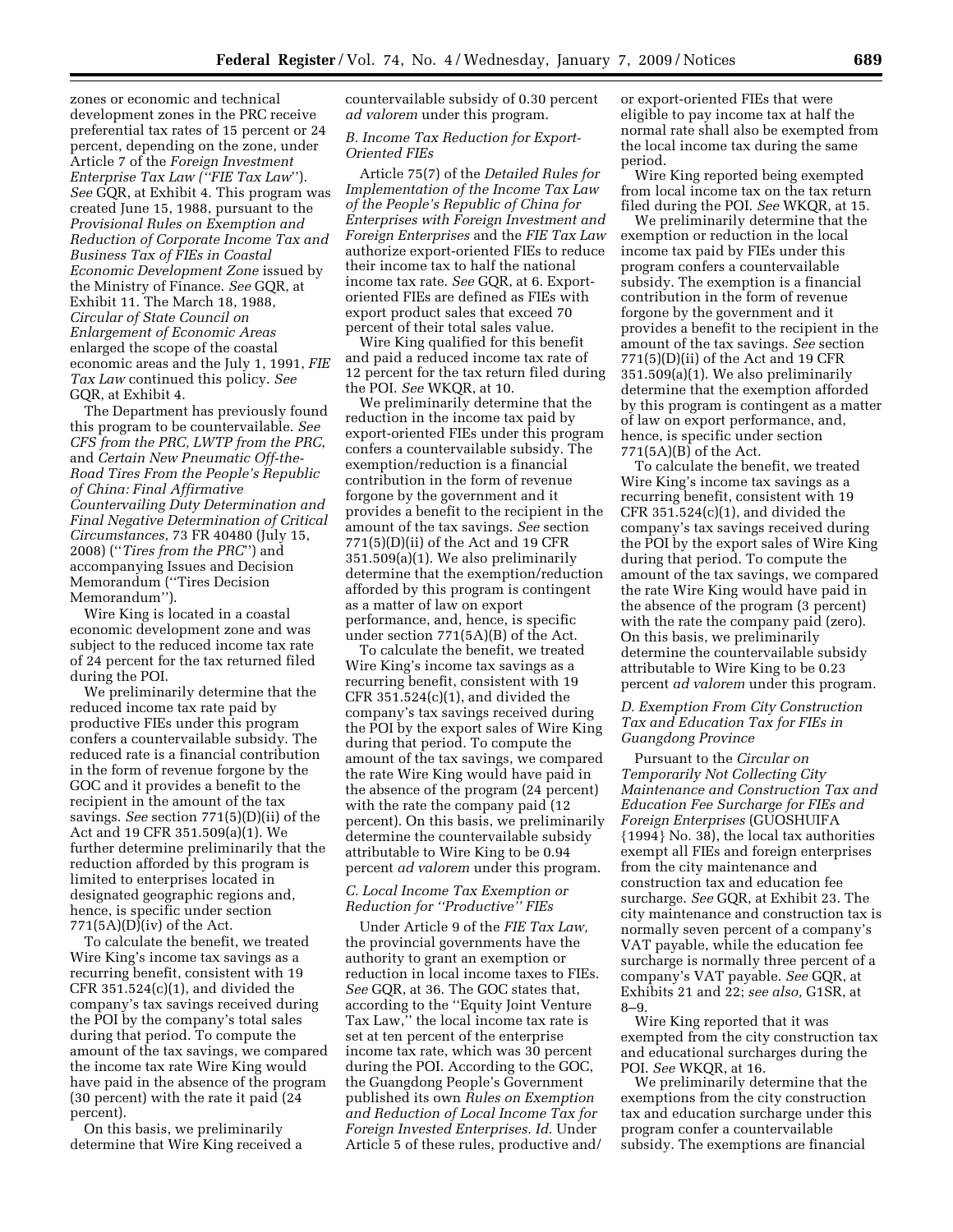contributions in the form of revenue forgone by the government and provide a benefit to the recipient in the amount of the savings. *See* section 771(5)(D)(ii) of the Act and 19 CFR 351.509(a)(1). We also preliminarily determine that the exemptions afforded by this program are limited as a matter of law to certain enterprises, FIEs, and, hence, specific under section 771(5A)(D)(i) of the Act.

To calculate the benefit, we treated Wire King's tax savings and exemptions as a recurring benefit, consistent with 19 CFR  $351.524(c)(1)$ , and divided the company's savings received during the POI by the total sales of Wire King during that period. To compute the amount of the city construction tax savings, we compared the rate Wire King would have paid in the absence of the program (seven percent of its VAT payable during the POI) with the rate the company paid (zero). *See* WKQR, at 16. To compute the amount of the savings from the educational surcharge exemption, we compared the rate Wire King would have paid in the absence of the program (three percent of VAT payable during the POI) with the rate the company paid (zero). *Id.* On this basis, we preliminarily determine the countervailable subsidy attributable to Wire King to be 0.03 percent *ad valorem*  under this program.

## *E. Provision of Wire Rod for Less Than Adequate Remuneration*

The Department is investigating whether GOC authorities provided wire rod to producers of KASR for LTAR. In its original questionnaire response, Wire King stated that it obtained its wire rod primarily from trading companies and it provided the names of the trading companies and the amounts purchased from each of them (by month) during the POI. Wire King also stated that it was working with its trading companies to obtain the names of the companies that produced the wire rod. Wire King provided those names in Exhibit 1 of the WK2SR.

In our original and supplemental questionnaires, we asked Wire King to provide the names of its wire rod producers to the GOC so that the government could respond to our questions about the ownership of these companies. Because the company names were not provided by Wire King until shortly before this preliminary determination, the GOC has not had sufficient time to provide the requested ownership information. Consequently, for purposes of this preliminary determination we have relied on facts available regarding ownership of these wire rod producers. *See* ''Business Proprietary Information Memorandum

for the Preliminary Results,'' December 22, 2008 (''*BPI Memo*''). We will seek the necessary ownership information from the GOC for our final determination.

In *CWP From the PRC,* the Department determined that when a respondent purchases an input from a trading company, a subsidy is conferred if the producer of the input is an ''authority'' within the meaning of section 771(5)(B) and the price paid by the respondent for the input is less than adequate remuneration. (CWP Decision Memorandum at p.10). Moreover, in *Tires from the PRC,* the Department determined that majority government ownership of a producer is sufficient to qualify it as an ''authority.'' (Tires Decision Memorandum at p. 10). Based on the record in the instant investigation, we preliminarily determine that certain wire rod producers that supply Wire King are majority-government owned and, hence, authorities. Thus, Wire King received a subsidy to the extent that the price it paid for wire rod produced by these suppliers was less than adequate remuneration.

The Department's regulations at 19 CFR 351.511(a)(2) set forth the basis for identifying appropriate marketdetermined benchmarks for measuring the adequacy of remuneration for government-provided goods or services. These potential benchmarks are listed in hierarchical order by preference: (1) Market prices from actual transactions within the country under investigation (*e.g.*, actual sales, actual imports or competitively run government auctions) (tier one); (2) world market prices that would be available to purchasers in the country under investigation (tier two); or (3) an assessment of whether the government price is consistent with market principles (tier three). As we explained in *Canadian Lumber,* the preferred benchmark in the hierarchy is an observed market price from actual transactions within the country under investigation because such prices generally would be expected to reflect most closely the prevailing market conditions of the purchaser under investigation. (*See Notice of Final Affirmative Countervailing Duty Determination and Final Negative Critical Circumstances Determination: Certain Softwood Lumber Products From Canada,* 67 FR 15545 (April 2, 2002) (''*Canadian Lumber*'') and accompanying Issues and Decision Memorandum at page 36.)

Beginning with tier one, we must determine whether the prices from actual sales transactions involving Chinese buyers and sellers are

significantly distorted. As explained in the CVD Preamble: ''Where it is reasonable to conclude that actual transaction prices are significantly distorted as a result of the government's involvement in the market, we will resort to the next alternative {tier two} in the hierarchy.'' *See Countervailing Duties; Final Rule,* 63 FR 65348, 65377 (November 25, 1998) (CVD Preamble). The CVD Preamble further recognizes that distortion can occur when the government provider constitutes a majority, or in certain circumstances, a substantial portion of the market.

The GOC has reported that stateowned enterprises (''SOEs'') accounted for approximately 45.67 percent of the wire rod production in the PRC during the POI. While this is not a majority of the production, the SOEs' market share is substantial and there are other examples of government involvement in the market. Specifically, a 10 percent export tariff on wire rod was put in place during the POI and export licensing was instituted. Moreover, in reporting the share of PRC wire rod production accounted for by SOEs, the GOC defined SOEs as firms having 50 percent or more government ownership. It is entirely possible, based on a fuller analysis, that the Department would find that additional wire rod producers are ''authorities'' and, hence, that the GOC accounts for more than 45.67 percent of production, *i.e.*, the reported level may be a conservative measure.

The GOC also placed on the record aggregate import price data for wire rod from various countries. Information from the GOC indicates that imports of wire rod accounted for 1.53 percent of the volume of wire rod available in the Chinese market during the POI. Because the share of imports of wire rod into the PRC is small relative to Chinese domestic production of wire rod, we are not using the aggregate import price data in our benchmark calculations. This is consistent with the Department's approach in *Light-Walled Rectangular Pipe and Tube From the People's Republic of China: Final Affirmative Countervailing Duty Determination,* 73 FR 35632 (June 24, 2008) (''*LWRP From the PRC*'') and the accompanying issues and decision memorandum (''LWRP Decision Memorandum'') at Comment 7.

Consequently, we preliminarily determine that there are no tier one benchmark prices and have turned to tier two, *i.e.*, world market prices in the PRC. Petitioners have put on the record data from the *Steel Business Briefing*  (''SBB'') which includes monthly prices for mesh wire rod in North America and Europe. See Exhibit 82 of petitioners' July 31, 2008, petition. Wire King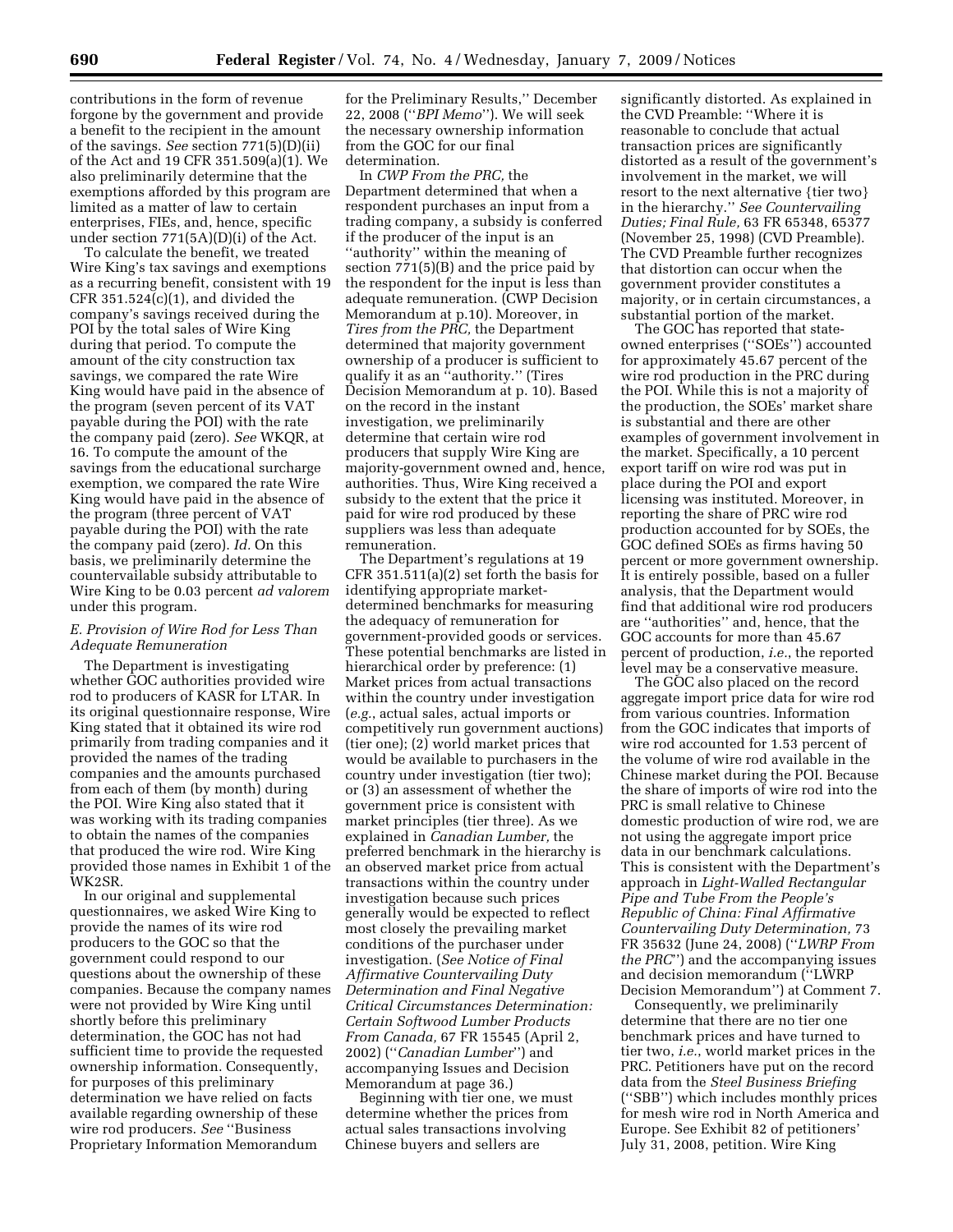submitted monthly prices for mesh wire rod in Asia from two sources: SBB and MEPS International Ltd. (''MEPS''). In analyzing this data, the Department found world market prices from MEPS, which we have placed on the record. *See* Memorandum to the File, ''Information Re: World Market Prices on Record,'' (December 22, 2008).

We preliminarily determine that data from both SBB and MEPS should be used to derive a world market price for wire rod that would be available to purchasers of wire rod in the PRC. We note that the Department has relied on pricing data from industry publications such as SBB and MEPs in recent CVD proceedings involving the PRC. *See*  CWP Decision Memorandum at p. 11 and LWRP Decision Memorandum at p. 9. Also, 19 CFR 351.511(a)(2)(ii), states that where there is more than one commercially available world market price, the Department will average the prices to the extent practicable. Therefore, we first derived a world market SBB price by averaging the monthly prices for the North America, Europe and Asia from SSB and then averaged that result with the MEPS world market price.

The prices for wire rod in SBB and MEPS are expressed in U.S. dollars (''USD'') per short ton (''ST''). Therefore, to determine what price would constitute adequate remuneration, we first converted the benchmark prices from U.S. dollars to renminbi (''RMB'') using USD to RMB exchange rates, as reported by the Federal Reserve Statistical Release.

Under 19 CFR 351.511(a)(2)(iv), when measuring the adequacy of remuneration under tier one or tier two, the Department will adjust the benchmark price to reflect the price that a firm actually paid or would pay if it imported the product, including delivery charges and import duties. Regarding delivery charges, we have included the freight costs that would be incurred in shipping wire rod from North America, Europe and Asia. We have also added import duties, as reported by the GOC, and the VAT applicable to imports of wire rod into the PRC.

Comparing the benchmark unit prices to the unit prices paid by the respondent for wire rod, we preliminarily determine that wire rod was provided for less than adequate remuneration and that a benefit exists in the amount of the difference between the benchmark and what the respondent paid. *See* 19 CFR 351.511(a).

Finally, with respect to specificity, the GOC has provided information on end uses for wire rod. *See* GQR at

Exhibit 17. The GOC stated that the end uses would relate to the type of industry involved as a direct purchaser of the input. *See* GQR at Exhibit 33.

While numerous companies may comprise the listed industries, section 771(5A)(D)(iii)(I) clearly directs the Department to conduct its analysis on an industry or enterprise basis. Based on our review of the data and consistent with our past practice, we preliminarily determine that the industries named by the GOC are limited in number and, hence, the subsidy is specific. See section 771(5A)(D)(iii)(I). *See* also LWRP Decision Memorandum at Comment 7.

Therefore, we preliminarily determine that a countervailable subsidy was conferred on Wire King through the GOC's provision of wire rod for less than adequate remuneration. To calculate the subsidy, we took the difference between the delivered world market price and what Wire King paid for wire rod produced by majority government owned producers during the POI. We divided this by Wire King's total sales during the POI. On this basis, we preliminarily calculated a net countervailable subsidy rate of 11.72 percent *ad valorem* for Wire King.

### **II. Programs Determined To Be Terminated**

*A. Exemption From Project Consulting Fee for Export-oriented Industries* 

The Department has determined that this program was terminated in 1998, with no residual benefits. *See CFS From the PRC* and accompanying Issues and Decision Memorandum at ''Programs Determined to be Terminated.''

## **III. Programs Preliminarily Determined Not To Exist**

## *A. Income Tax Exemption for Investment in Domestic ''Technological Renovation''*

In its November 20, 2008 questionnaire response, the GOC reported that the Income Tax Exemption for Investment in Domestic ''Technological Renovation'' program does not exist. The GOC explained that the description corresponds to the investigated program ''Income Tax Credits for Domestically-Owned Companies Purchasing Domestically Produced Equipment,'' which is listed in section III below. *See* GQR, at 22. Therefore, we have not included this program for purposes of this Preliminary Determination.

### **IV. Programs Preliminarily Determined To Be Not Used by Wire King or To Not Provide Benefits During the POI**

*A. Exemption From Land Development Fees for Enterprises Located in Industrial Cluster Zones* 

Under the *Circular on Printing and Distributing the Implementation Rules for the Construction of Intensive Industrial Zones*  (SHUNFUBANFA{2002}No.33), the People's Government of Shunde exempted from the land development fees land users located in intensive industrial zones. *See* GOC NSAQR, at 2. The purpose of this program was to promote the construction of intensive

industrial zones in Shunde. Wire King and the GOC reported that although Wire King is not located in an intensive industrial zone, the Government of Shunde agreed to extend the preferential treatment to land obtained by Wire King in 2003. *See* WK NSAQR, at 2; *see also,* GOC NSAQR, at 2. Wire King reported that this exemption occurred only when the land was obtained and, thus, it was a onetime exemption. *See* WK NSAQR, at 2.

For this one-time exemption from land development fees, based on our calculations, the benefit would be expensed prior to the POI, *i.e.*, the grants were less than 0.5 percent of the relevant sales in the years in which the grants were approved. Therefore, any potential benefit received by Wire King would have been attributed to the year of receipt (*i.e.*, 2003). We note that to calculate the benefit under this program, we used Wire King's 2004 total sales figures, which are the best available facts on the record at this time. The Department will issue a supplemental questionnaire after the preliminary determination is issued in order to obtain Wire King's 2003 sales figures.

*B. Reduction in Farmland Development Fees for Enterprises Located in Industrial Zones* 

According to the *Circular on Printing and Distributing the Implementation Rules for the Construction of Intensive Industrial Zones* 

(SHUNFUBANFA{2002}No.33), the People's Government of Shunde has the authority to reduce the farmland cultivation fees for the enterprises located in the intensive industrial zones within Shunde. *See* GOC NSAQR, at 10. The program was created to protect the farmland.

The GOC and Wire King reported that although Wire King is not located in an intensive industrial zone, the Government of Shunde agreed to grant Wire King a reduction of the farmland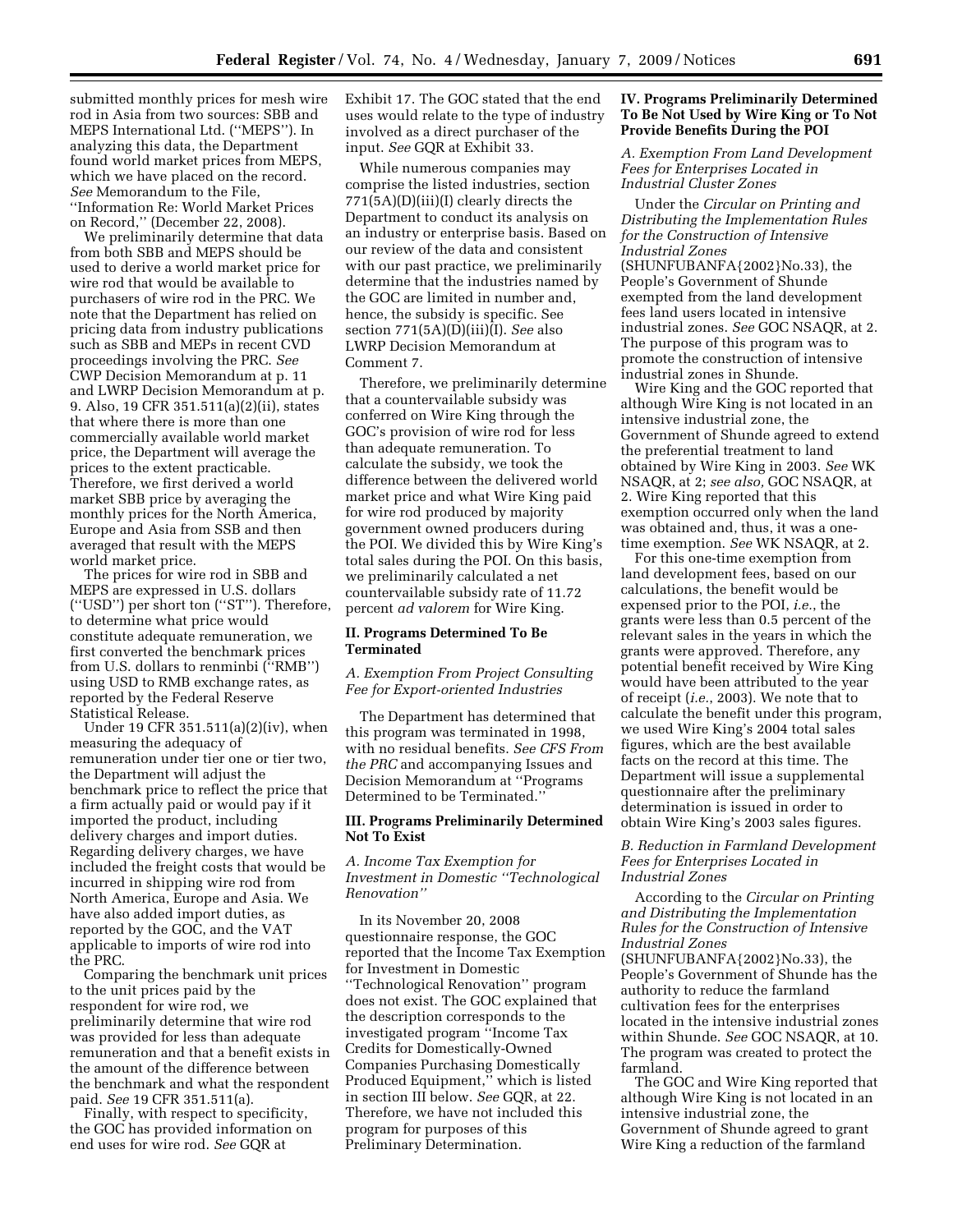cultivation fee in 2003 when Wire King purchased a parcel of land. *See* WK NSAQR, at 2; *see also,* GOC NSAQR, at 10. Wire King reported that this exemption occurred only when the land was obtained and, thus, it was a onetime reduction. *See* WK NSAQR, at 2.

For this one-time reduction of farmland development fees, based on our calculations, the benefit would be expensed prior to the POI, *i.e.*, the grants were less than 0.5 percent of the relevant sales in the years in which the grants were approved. We note that to calculate the benefit under this program, we used Wire King's 2004 total sales figures, which are the best available facts on the record at this time. The Department will issue a supplemental questionnaire after the preliminary determination is issued in order to obtain Wire King's 2003 sales figures.

Based upon responses by the GOC and Wire King, we preliminarily determine that Wire King did not apply for or receive benefits during the POI under the programs listed below. *See*  GQR, G1SR, WKQR, WK1SR, WK2SR, WK NSAQR, and GOC NSAQR.

1. ''Two Free, Three Half'' program.

2. Income tax refund for reinvestment of profits in export-oriented enterprises.

3. Preferential tax subsidies for research and development by FIEs.

4. Income tax credits for purchases of domestically produced equipment by FIEs.

5. Income tax credits for purchases of domestically produced equipment by domestically owned companies.

6. Reduction in or exemption from the fixed assets investment orientation regulatory tax.

7. Value Added Tax (''VAT'') rebates for FIEs purchasing domesticallyproduced equipment.

8. Import tariff and VAT exemptions for FIEs and certain domestic enterprises using imported equipment in encouraged industries.

9. Import tariff exemptions for the ''encouragement of investment by Taiwan Compatriots.''

10. Exemption from real estate tax and dyke maintenance fee for FIEs in Guangdong Province.

11. Import tariff refunds and exemptions for FIEs in Guangdong Province.

12. Preferential loans and interest rate subsidies in Guangdong Province.

13. Direct grants in Guangdong Province.

14. Funds for ''outward expansion'' of industries in Guangdong Province.

15. Land-related subsidies to companies located in specific regions of Guangdong Province.

16. Government provision of electricity at less than adequate remuneration to companies located in development zones in Guangdong Province.

17. Import tariff and VAT refunds and exemptions for FIEs in Zhejiang.

18. Grants to promote exports from Zhejiang Province.

19. Land-related subsidies to companies located in specific regions of Zhejiang.

20. Provision of Nickel for Less than Adequate Remuneration by the GOC.

21. Government Provision of Water for Less than Adequate Remuneration to Companies Located in Development Zones in Guangdong Province.

22. Exemption from District and Township Level Highway Construction Fees for Enterprises Located in Industrial Cluster Zones.

23. Exemptions from or Reductions in Educational Supplementary Fees and Embankment Defense Fees for Enterprises Located in Industrial Cluster Zones.

24. Preferential Electricity Rates Charged to Enterprises Located in Industrial Cluster Zones.

25. Special Subsidy from the Technology Development Fund to Encourage Technology Innovation.

26. Special Subsidy from the Technology Development Fund to Encourage Technology Development.

27. Subsidies to Encourage Enterprises in Industrial Cluster Zones to Hire Post-Doctoral Workers.

28. Land Purchase Grant Subsidy to Enterprises Located in Industrial Cluster Zones and Encouraged Enterprises.

29. Discounted Electricity Rates for Foreign-Invested Enterprises.

30. Exemption from Accommodating Facilities Fees for High-Tech and Large-Scale Foreign-Invested Enterprises.

31. Income Tax Deduction for Technology Development Expenses of Foreign-Invested Enterprises.

32. Preferential Land-Use Charges for Newly-Established, Industrial Projects in Zhongshan's Industrial Zones.

33. Reduction of Land Price at the Township Level for Newly-Established, Industrial Projects in Zhongshan's Industrial Zones.

34. Reduction in Urban Infrastructure Fee for Industrial Enterprises in Industrial Zones.

35. Income Tax Rebate for ''Superior Industrial Enterprises'' in Zhongshan.

36. Accelerated Depreciation for New Technological Transformation Projects ''Superior Industrial Enterprises'' in Zhongshan.

37. Exemption from the Tax on Investments in Fixed Assets for ''Superior Industrial Enterprises'' in Zhongshan.

38. Preferentially-Priced Electricity for 'Superior Industrial Enterprises.'

# **V. Programs for Which More Information Is Required**

*A. Government Provision of Electricity for Less Than Adequate Remuneration* 

The petitioners made several allegations regarding governmental provision of electricity. In the petition, they alleged that companies located within development zones in Guangdong province received electricity for less than adequate remuneration. *See*  July 31, 2008 *Antidumping and Countervailing Duty Petition,* which is on file in the Department's CRU. In their new subsidy allegations, petitioners contended that companies located within industrial cluster zones in Shunde District paid preferential rates and that FIEs in Shunde District received electricity discounts. *See October 3, 2008 New Subsidy Allegations,* which are on file in the Department's CRU.

The GOC and Wire King responded that the company does not receive any of the alleged benefits. Wire King is a ''large scale industrial user'' and pays the large scale industrial user rate in Foshan. *See* GQR, at 58. According to the GOC's response, there were 7892 large scale users in Foshan during the POI, and the only companies singled out to receive preferential rates were smalland medium-sized chemical fertilizer producers. *Id.* With respect to the alleged electricity subsidies for certain companies in Shunde, the GOC and Wire King responded that the company is not located in an industrial cluster zone and that discounts paid to FIEs were abolished in 2002. *See* GOC NSAQR, at 21; *see also,* WK NSAQR, at 4. Moreover, according to the GOC, the China Southern Power Grid, the government-owned distributor of electricity in this area, is not obliged to carry out local governments' instructions to provide preferential electricity rates and did not do so. *See*  GOC NSAQR, at 21.

Therefore, we preliminarily determine that Wire King did not benefit from alleged electricity subsidies by virtue of its location in particular development zones or because it is an FIE.

However, as the Department stated in LWTP Decision Memorandum at page 24, ''in any future administrative review of this proceeding, as well as in other China CVD proceedings (where relevant and practicable), we intend to investigate and analyze further the electricity rate-setting authority in China and the considerations that go into setting those rates.'' In this investigation we asked for and received certain information from the GOC about electricity rates in the PRC. The GOC